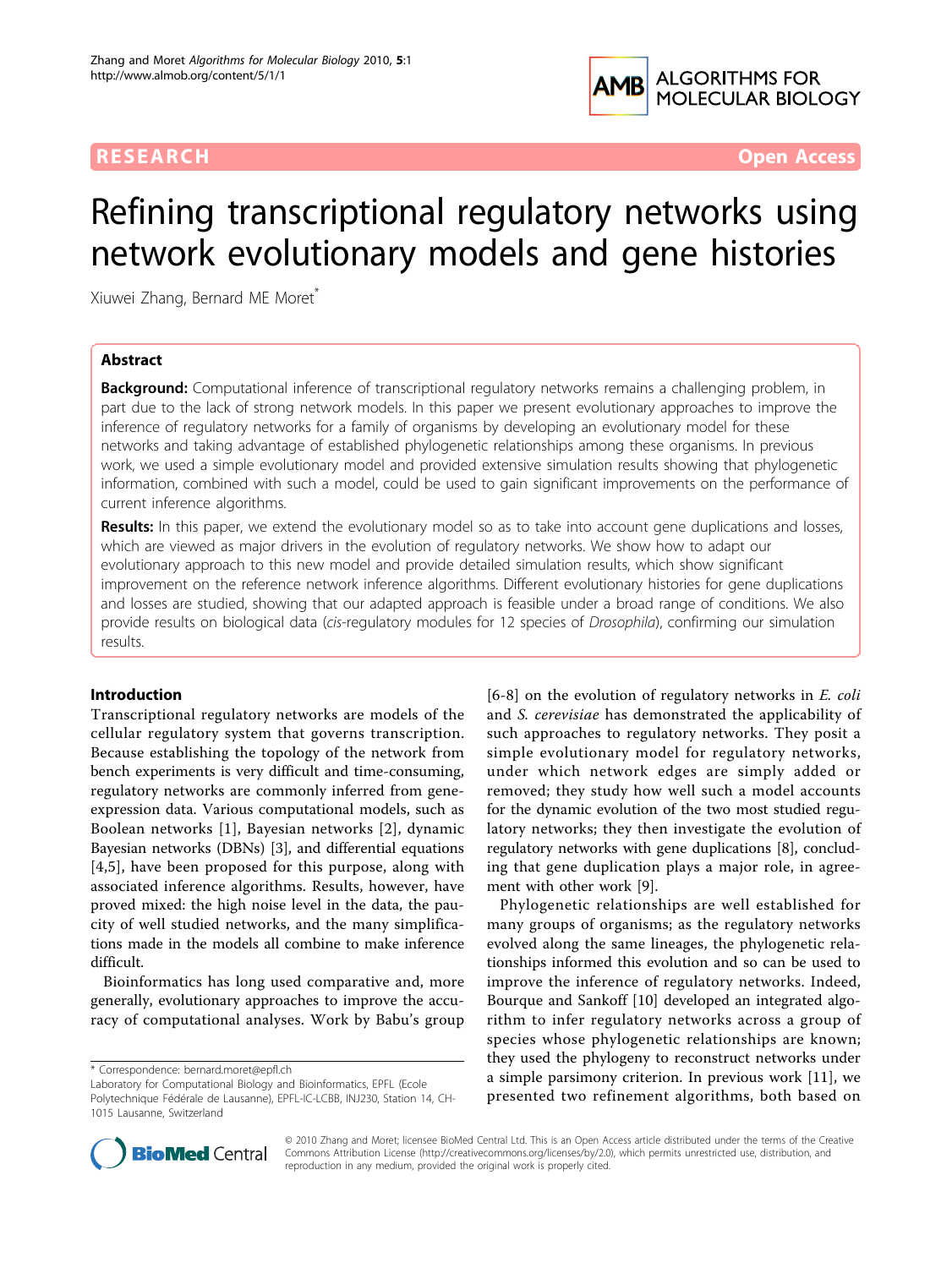phylogenetic information and using a likelihood framework, that boost the performance of any chosen network inference method. On simulated data, the receiveroperator characteristic (ROC) curves for our algorithms consistently dominated those of the standard approaches used alone; under comparable conditions, they also dominated the results from Bourque and Sankoff. Both our previous approach and that of Bourque and Sankoff are based on an evolutionary model that considers only edge gains and losses, so that the networks must all have the same number of genes (orthologous across all species). Moreover, the gain or loss of an edge in that model is independent of any other event. However, this process accounts for only a small part of regulatory network evolution; in particular, gene duplication is known to be a crucial source of new genetic function and a mechanism of evolutionary novelty [[8,9\]](#page-10-0).

In this paper we present a model of network evolution that takes into account gene duplications and losses and their effect on regulatory network structures. Such a model provides a direct evolutionary mechanism for edge gains and losses, while also enabling broader application and more flexible parameterization. For example, in the networks to be refined, the genes can have different numbers of copies for different organisms. Within this broader framework, the phylogenetic information that we use lies on two levels: the evolution of gene contents of the networks and the regulatory interactions of the networks. The former can be regarded as the basis of the latter, and can be obtained by inferring the history of gene duplications and losses during evolution. We then extend our refinement algorithms [[11](#page-10-0)] to handle this data and use different models of gene duplications and losses to study their effect on the performance of the refinement algorithms.

Our experimental results confirm that our new algorithms provide significant improvements over the base inference algorithms, and support our analysis of the performance of refinement algorithms under different models of gene duplications and losses.

# Background

Our refinement algorithms [[11\]](#page-10-0) work iteratively in two phases after an initialization step. First, we obtain the regulatory networks for the family of organisms; typically, these networks are inferred from gene-expression data for these organisms, using standard inference methods. We place these networks at the corresponding leaves of the phylogeny of the family of organisms and encode them into binary strings by simply concatenating the rows of their adjacency matrix. We then enter the iterative refinement cycle. In the first phase, we infer ancestral networks for the phylogeny (strings labelling internal nodes), using our own adaptation of the

FastML[[12\]](#page-10-0) algorithm; in the second phase, these ancestral networks are used to refine the leaf networks. These two phases are then repeated as needed. Our refinement algorithms are formulated within a maximum likelihood (ML) framework and focused solely on refinement–they are algorithmic boosters for one's preferred network inference method. Our new algorithms retain the same general approach, but include many changes to use the duplication/loss data and handle the new model.

#### Base network inference methods

We use both DBN and differential equation models as base inference methods in our experiments. When DBNs are used to model regulatory networks, an associated structure-learning algorithm is used to infer the networks from gene-expression data [[3,13,14](#page-10-0)]; so as to avoid overly complex networks, a penalty on graph structure complexity is usually added to the ML score, thereby reducing the number of false positive edges. In [[11\]](#page-10-0) we used a coefficient  $k_p$  to adjust the weight of this penalty and studied different tradeoffs between sensitivity and specificity, yielding the optimization criterion log  $Pr(D|G, \hat{\Theta}_C)$  -  $k_p#G$  log N, where D denotes the dataset used in learning, G is the (structure of the) network,  $\hat{\Theta}_C$  is the ML estimate of parameters for G, #G is the number of free parameters of  $G$ , and  $N$  is the number of samples in D.

In models based on differential equations [[4](#page-10-0),[5](#page-10-0)], a regulatory network is represented by the equation system  $dx/dt = f(x(t))$ -Kx(t), where  $x(t) = (x_1(t),..., x_n(t))$ denotes the expression levels of the *n* genes and  $K$  (a matrix) denotes the degradation rates of the genes. The regulatory relationships among genes are then characterized by  $f(\cdot)$ . To get networks with different levels of sparseness, we applied different thresholds to the connection matrix to get final edges. In our experiments we use Murphy's Bayesian Network Toolbox [[15](#page-10-0)] for the DBN approach and TRNinfer[[5](#page-10-0)] for the differential equation approach; we refer to them as DBI and DEI, respectively.

# Refinement algorithms in our previous work

The principle of our phylogenetic approach is that phylogenetically close organisms are likely to have similarly close regulatory networks; thus independent network inference errors at the leaves get corrected in the ancestral reconstruction process along the phylogeny. In [\[11](#page-10-0)], we gave two refinement algorithms, RefineFast and RefineML. Each uses the globally optimized parents of the leaves to refine the leaves, but the first simply picks a new leaf network by sampling from the inferred distribution (given the parent network, the evolutionary model parameters, and the phylogeny), while the second combines the inferred distribution with a prior, the existing leaf network, using a precomputed belief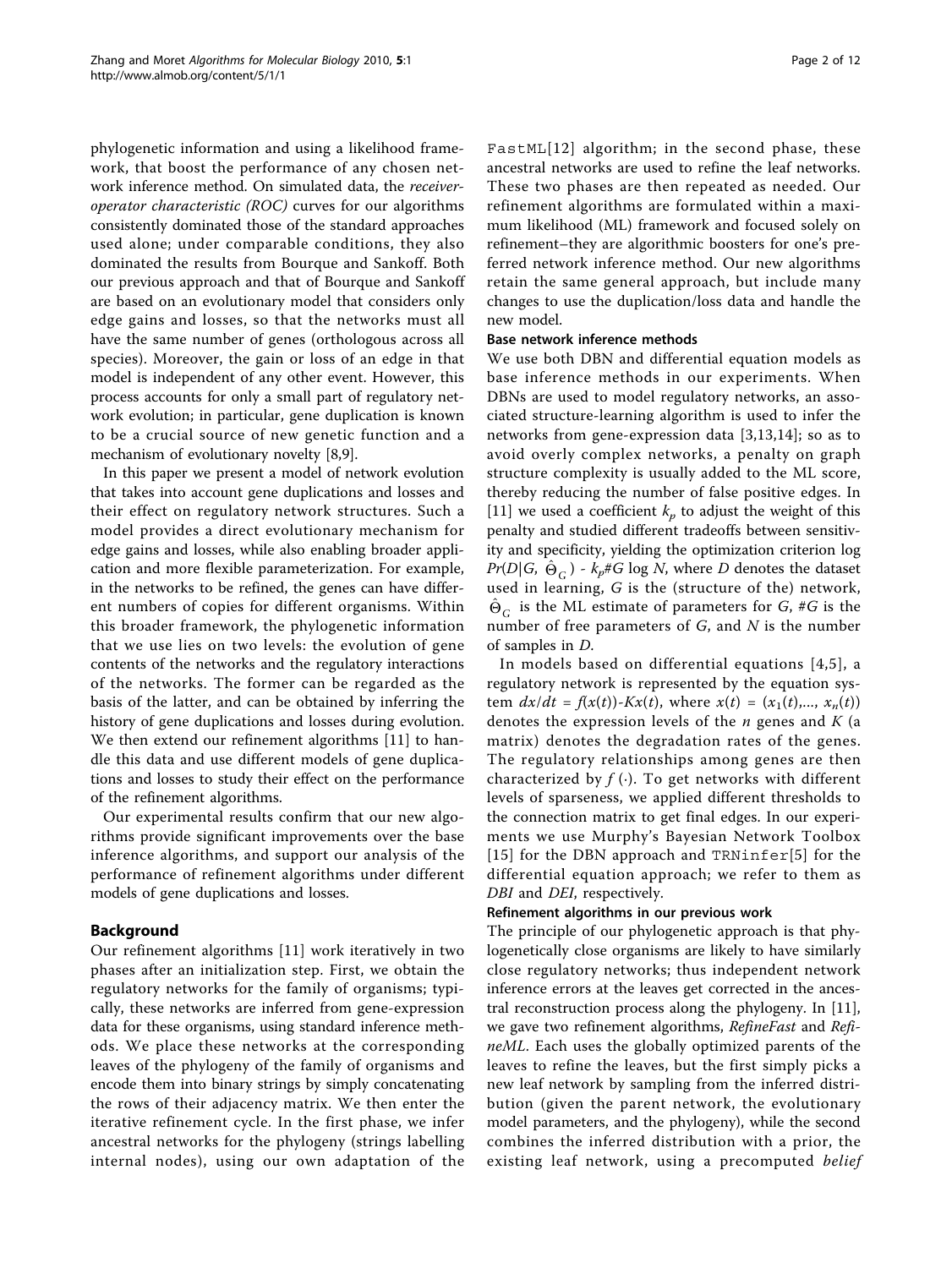coefficient that indicates our confidence in the current leaf network, and returns the most likely network under these parameters.

#### Inference of gene duplication and loss history

To infer ancestral networks with the extended network evolution model, we need a full history of gene duplications and losses for the gene families. Reconciliation of gene trees with the species tree [\[16-18](#page-10-0)] is one way to infer this history. The species tree is the phylogenetic tree whose leaves correspond to the modern organisms; gene duplications and losses occur along the branches of this tree. A gene tree is a phylogenetic tree whose leaves correspond to genes in orthologous gene families across the organisms of interest; in such a tree, gene duplications and speciations are associated with internal nodes.

When gene duplications and losses occur, the species trees and the gene trees may legitimately differ in topology. Reconciling these superficially conflicting topologies–that is, explaining the differences through a history of gene duplications and losses–is known as lineage sorting or reconciliation and produces a list of gene duplications and losses along each edge in the species tree. While reconciliation is a hard computational problem, algorithms have been devised for it in a Bayesian framework [[16\]](#page-10-0) or using a simple parsimony criterion [[17](#page-10-0)]. In our experiments, we use the parsimony-based reconciliation tool Notung [[17\]](#page-10-0), but we also investigate the effect of using alternate histories.

# The evolutionary model

# The new network evolutionary model

Although transcriptional regulatory networks produced from bench experiments are available for only a few model organisms, other types of data have been used to assist in the comparative study of regulatory mechanisms across organisms [[19-21](#page-10-0)]. For example, geneexpression data [[21](#page-10-0)], sequence data like transcriptional factor binding site (TFBS) data [[19,20\]](#page-10-0), and cis-regulatory elements [[21](#page-10-0)] have all been used in this context. Moreover, a broad range of model organisms have been studied, including bacteria [\[7](#page-10-0)], yeast [\[19,21](#page-10-0)], and fruit fly [[20\]](#page-10-0). While these studies offer some insights, they have not to date sufficed to establish a clear model for regulatory networks or their evolution. Our new model remains simple, but can easily be generalized or associated with other models, such as the evolutionary model of TFBSs [[22](#page-10-0)]. In this new model, the networks are represented by binary adjacency matrices.

The evolutionary operations are:

• Gene duplication: a gene is duplicated with probability  $p_d$ . After a duplication, edges for the newly generated copy can be assigned as follows:

Neutral initialization: Create connections between the new copy and other genes randomly according to the proportion  $\pi_1$  of edges in the background network independently of the original copy.

Inheritance initialization: Connections of the duplicated copy are reported to correlate with those of the original copy [[7-9](#page-10-0)]. This observation suggests letting the new copy inherit the connections of the original, then lose some of them or gain new ones at some fixed rate [\[23\]](#page-11-0).

Preferential attachment: The new copy gets preferentially connected to genes with high connectivity [\[23,24\]](#page-11-0).

• Gene loss: a gene is deleted along with all its connections with probability  $p_l$ .

• *Edge gain*: an edge between two genes is generated with probability  $p_{01}$ .

• Edge loss: an existing edge is deleted with probability  $p_{10}$ .

The model parameters are thus  $p_d$ ,  $p_l$ , the proportions of 0 s and 1 s in the networks  $\Pi = (\pi_0 \pi_1)$ , the substitu-

tion matrix of 0 s and 1 s,  $P = \begin{pmatrix} p_{00} & p \\ p_{10} & p \end{pmatrix}$  $\begin{pmatrix} p_{00} & p_{01} \\ p_{01} & p_{02} \end{pmatrix}$  $\overline{\phantom{a}}$  $v_{10}$   $p_{01}$ <br> $v_{10}$   $p_{11}$ , plus para-

meters suitable to the initialization model.

# Models of gene duplications and losses

While networks evolve according to the network evolutionary model described above, a history of gene duplications and losses is created along the evolution. However, during reconstruction, this history may not be exactly reconstructed. Therefore, we propose other models of gene duplications and losses to approximate the true history:

• The duplication-only model: We assume that different gene contents are due exclusively to gene duplication events.

• The loss-only model: We assume that different gene contents are due exclusively to gene loss events.

We also compare outcomes when the true history is known.

# The new refinement methods

We begin by collecting the regulatory networks to be refined. These networks may have already been inferred or they can be inferred from gene-expression data at this point using any of the standard network inference methods. The genes in these networks are not required to be orthologous across all species, as the duplication/loss model allows for gene families of various sizes. Refinement proceeds in the two-phase iterative manner already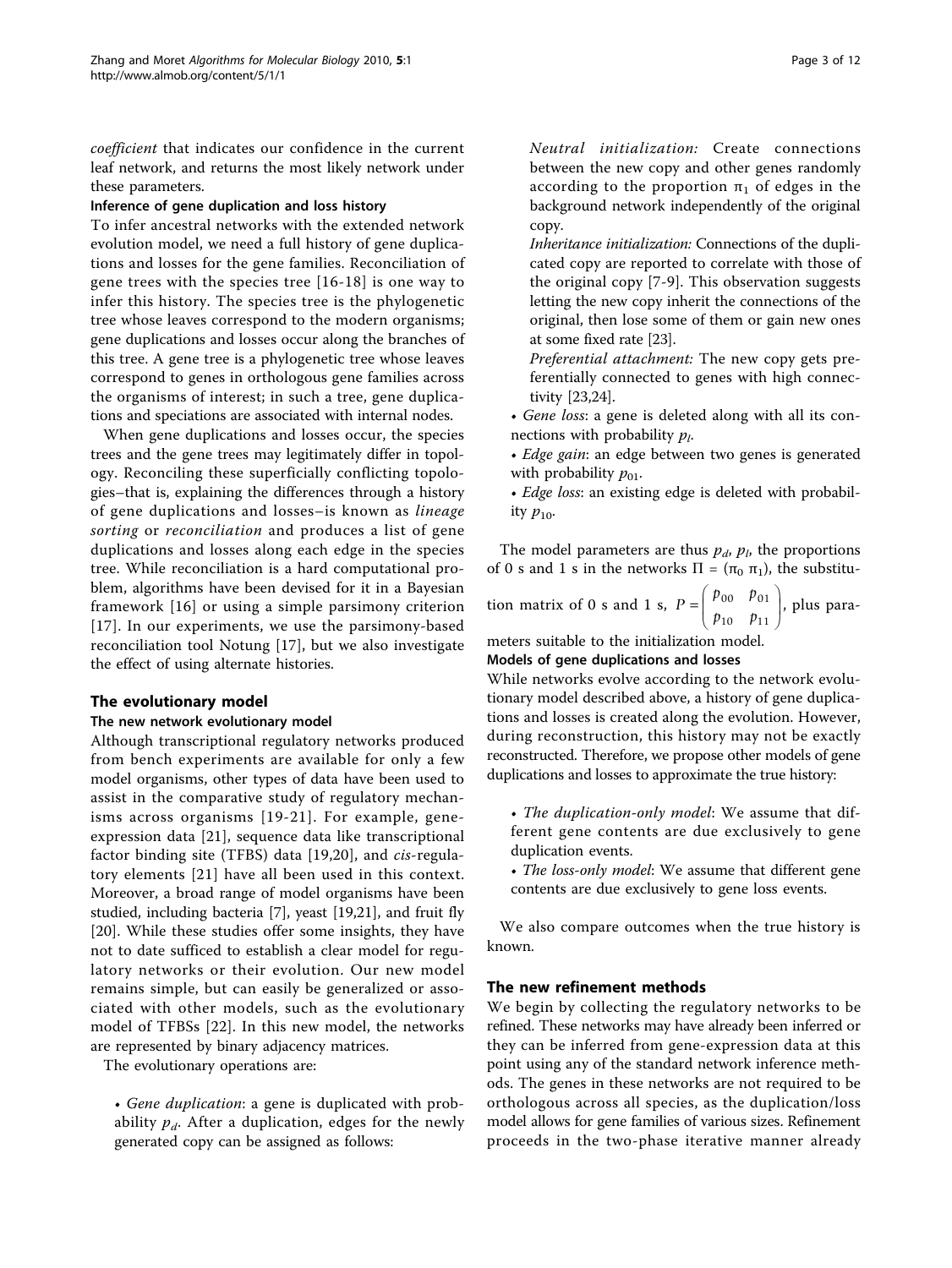described, but adding a step for reconstruction of gene duplication and loss history and suitably modified algorithms for ancestral reconstruction and leaf refinement:

1. Reconstruct the history of gene duplications and losses, from which the gene contents for the ancestral regulatory networks (at each internal node of the species tree) can be determined. We present algorithms for history reconstruction with different gene duplication and loss models.

2. Infer the edges in the ancestral networks once we have the genes of these networks. We do this using a revised version of FastML.

3. Refine the leaf networks with new versions of RefineFast and RefineML.

4. Repeat steps 2 and 3 as needed.

Inferring gene duplication and loss history

The *duplication-only* and *loss-only* models allow simplifying the inference of the gene duplication and loss history and of the gene contents of the ancestors. For a certain internal node of the phylogenetic tree, with the duplication-only assumption, the intersection of the genes of all the leaves in the subtree rooted at this internal node is its set of genes, while with the loss-only assumption, the union of genes in all the leaves of the subtree is the set of genes. Gene duplication and loss histories inferred with these methods have a minimum number of gene duplications, respectively losses – they are optimal under the model.

With both operations allowed, there are different ways of getting such a history. For example, the reconciliation algorithms introduced earlier can be used to reconstruct the history. Besides, the orthology assignment of the gene families across species can be leveraged for better inference of the history. FastML[[12](#page-10-0)], which was designed to infer ancestral sequences given the sequences of a family of modern organisms, can be applied in this case after the following preprocessing. Suppose there are  $N$  different genes in all the modern organisms, we then represent the gene content of each organism with a binary sequence of length N, where the value at each position is assigned as 1 if the corresponding gene or its ortholog is present, otherwise 0. FastML can be used to obtain an estimate of these sequences for the ancestral organisms, with a character set {0, 1} and the substitution matrix:

$$
P_h = \begin{pmatrix} 1 - p_d & p_d \\ p_l & 1 - p_l \end{pmatrix}.
$$

Note that this approach assumes 1-1 orthologies, whereas orthology is a many-to-many relationship. In biological practice, however, 1-1 orthologies are by far the most common.

#### Inferring ancestral networks

FastML[[12](#page-10-0)] assumes independence among the entries of the adjacency matrices and reconstructs ancestral characters one site at a time. When the gene content is the same in all networks, FastML can be used nearly unchanged, as in our previous work [[11](#page-10-0)]. In our new model, however, the gene content varies across networks. We solve this problem by embedding all networks into one that includes every gene that appears in any network, taking the union of all gene sets. We then represent a network with a ternary adjacency matrix, where the rows and columns of the missing genes are filled with a special character  $x$ . All networks are thus represented with adjacency matrices of the same size. Since the gene contents of ancestral networks are known thanks to reconciliation, the entries with  $x$  are already identified in their matrices; other entries are reconstructed by our revised version of FastML, with a new character set  $S' = \{0, 1, x\}$ . We modify the substitution matrix and take special measures for  $x$  during calculation. The substitution matrix  $P'$  for  $S'$  can be derived from the model parameters, without introducing new parameters:

$$
P' = \begin{pmatrix} p'_{00} & p'_{01} & p'_{0x} \\ p'_{10} & p'_{11} & p'_{1x} \\ p'_{x0} & p'_{x1} & p'_{xx} \end{pmatrix}
$$
  
= 
$$
\begin{pmatrix} (1-p_l) \cdot p_{00} & (1-p_l) \cdot p_{01} & p_l \\ (1-p_l) \cdot p_{10} & (1-p_l) \cdot p_{11} & p_l \\ p_d \cdot \pi_0 & p_d \cdot \pi_1 & 1-p_d \end{pmatrix}.
$$

Given P', let i, j, k denote a tree node, and a, b,  $c \in S'$ possible values of a character at some node. For each character  $a$  at each node  $i$ , we maintain two variables:

•  $L_i(a)$ : the likelihood of the best reconstruction of the subtree with root  $i$ , given that the parent of  $i$  is assigned character a.

•  $C_i(a)$ : the optimal character for *i*, given that its parent is assigned character a.

On a binary phylogenetic tree, for each site, our revised FastML then works as follows:

1. If leaf *i* has character *b*, then, for each  $a \in S'$ , set  $C_i(a) = b$  and  $L_i(a) = p'_{ab}$ .

2. If  $i$  is an internal node and not the root, its children are  $j$  and  $k$ , and it has not yet been processed, then

• if *i* has character *x*, for each  $a \in S'$ , set  $L_i(a) =$  $p'_{ax} \cdot L_j(x)$ .  $L_k(x)$  and  $C_i(a) = x;$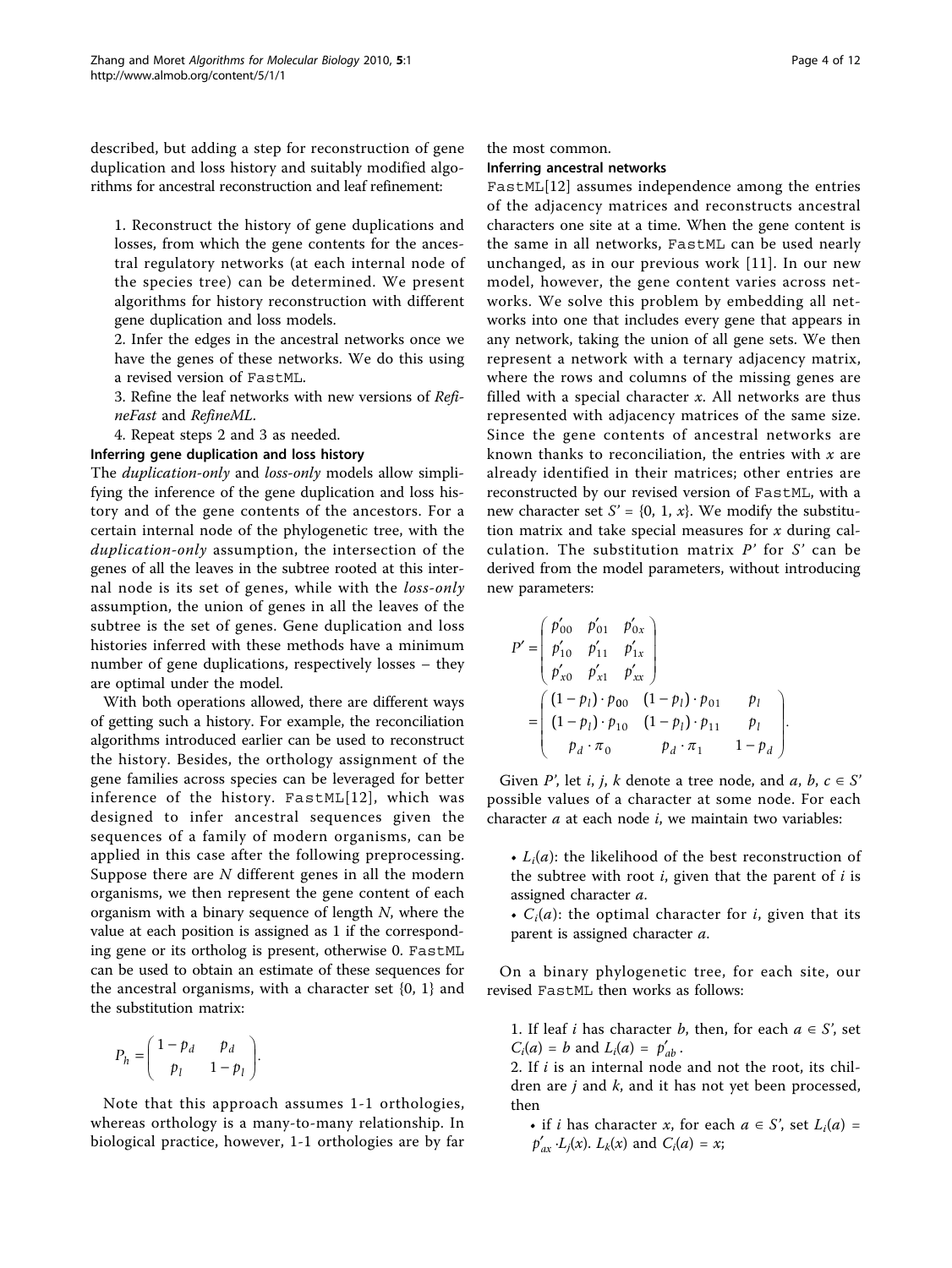• otherwise, for each  $a \in S'$ , set  $L_i(a) = \max_{c \in \{0,1\}}$  $p'_{ac} \cdot L_j(c) \cdot L_k(c)$  and  $C_i(a) = \text{argmax}_{c \in \{0,1\}} \ p'_{ac} \cdot L_j(c)$  $(c) \cdot L_{k}(c)$ .

3. If there remain unvisited nonroot nodes, return to Step 2.

4. If i is the root node, with children  $j$  and  $k$ , assign it the value  $a \in \{0,1\}$  that maximizes  $\pi_{a}L_{i}(a)L_{k}(a)$ , if the character of  $i$  is not already identified as  $x$ .

5. Traverse the tree from the root, assigning to each node its character by  $C_i(a)$ .

#### Refining leaf networks: RefineFast

RefineFast uses the parent networks inferred by FastML to evolve new sample leaf networks. Because the strategy is just one of sampling, we do not alter the gene contents of the original leaves–duplication and loss are not taken into account in this refinement step. Let  $A_l$  and  $A_p$  be the adjacency matrices of a leaf network and its parent network, respectively, and let  $A'_l$  stand for the refined network for  $A_i$ ; then the revised RefineFast algorithm carries out the following steps:

- 1. For each entry(*i*, *j*) of each leaf network  $A<sub>b</sub>$ • if  $A_l(i, j) \neq x$  and  $A_p(i, j) \neq x$ , evolve  $A_p(i, j)$  by P to get  $A'_l$   $(i, j)$ ;
- otherwise, assign  $A'_l(i, j) = A_l(i, j)$ .
- 2. Use the  $A'_l(i, j)$  to replace  $A_l(i, j)$ .

In this algorithm, the original leaf networks are used only in the first round of ancestral reconstruction, after which they are replaced with the sample networks drawn from the distribution of possible children of the parents. Refining leaf networks: RefineML

To make use of the prior information (in the original leaf networks), RefineML uses a belief coefficient  $k_b$  for each entry of the adjacency matrices of these networks, which represents how much we trust the prediction by the base network inference algorithm. With the extended network evolution model, the value of  $k_b$  is the combination of two items. One is the weights of the edges given by the inference algorithm, which can be calculated from the conditional probability table (CPT) parameters of the predicted networks in the DBN framework. The other depends on the distribution of the orthologs of corresponding genes over other leaves. Denote the number of leaves by  $N_l$ , and the distance between leaf i and leaf j in the phylogenetic tree by  $d_{ii}$ , then the second item of  $k_b$  of a certain entry for leaf  $k$  can be calculated by

$$
\frac{\sum_{i=1,...,N}^{ }_{i,i \neq k} h_{i} d_{ik}^{-1}}{2 \sum_{i=1,...,N}^{ }_{i,i \neq k} h_{i} d_{ik}^{-1}} + \frac{1}{2}
$$

where  $h_i = 0$  if leaf i has the corresponding genes,  $h_i =$ 1 otherwise.

As in RefineFast, the refinement procedure does not alter the gene contents of the leaves. Using the same notations as for FastML and RefineFast, RefineML aims to find the  $A'_l$  which maximizes the likelihood of the subtree between  $A_p$  and  $A'_l$ . The revised *RefineML* algorithm thus works as follows:

1. Learn the CPT parameters for the leaf networks reconstructed by the base inference algorithm and calculate the *belief coefficient*  $k_b$  for every site.

2. For each entry(*i*, *j*) of each leaf network  $A<sub>b</sub>$  do: • If  $A_i(i, j) \neq x$  and  $A_i(i, j) \neq x$ , let  $a = A_i(i, j)$ ,  $b =$  $A_l(i, j)$ ,

(a) let  $Q(c) = k_b$  if  $b = c, 1 - k_b$  otherwise;

(b) calculate the likelihood  $L(a) = \max_{c \in \{0,1\}}$  $p_{ac} \cdot Q(c)$ ;

(c) assign  $A'_{l}(i, j) = \arg \max_{c \in \{0, 1\}} p_{ac} \cdot Q(c)$ .

- Otherwise, assign  $A'_l(i, j) = A_l(i, j)$ .
- 3. Use  $A'_l(i, j)$  to replace  $A_l(i, j)$ .

# Experimental design

To test the performance of our approach, we need regulatory networks as the input to our refinement algorithms. In our simulation experiments, we evolve networks along a given tree from a chosen root network to obtain the "true" leaf networks. Then, in order to reduce the correlation between generation and reconstruction of networks, we use the leaf networks to create simulated expression data and use our preferred network inference method to reconstruct networks from the expression data. These inferred networks are the true starting point of our refinement procedure–we use the simulated gene expression data only to achieve better separation between the generation of networks and their refinement, and also to provide a glimpse of a full analysis pipeline for biological data. We then compare the inferred networks after and before refinement against the "true" networks (generated in the first step).

Despite of the advantages of such simulation experiments (which allow an exact assessment of the performance of the inference and refinement algorithms), results on biological data are highly desirable, as such data may prove quite different from what was generated in our simulations. TFBS data is used to study regulatory networks, assuming that the regulatory interactions determined by transcription factor (TF) binding share many properties with the real interactions [[19](#page-10-0),[20](#page-10-0)[,25](#page-11-0)]. Given this close relationship between regulatory networks and TFBSs and given the large amount of available data on TFBSs, we chose to use TFBS data to derive regulatory networks for the organisms as their "true" networks–rather than generate these networks through simulation. In this fashion, we produce datasets for the cis-regulatory modules (CRMs) for 12 species of Drosophila.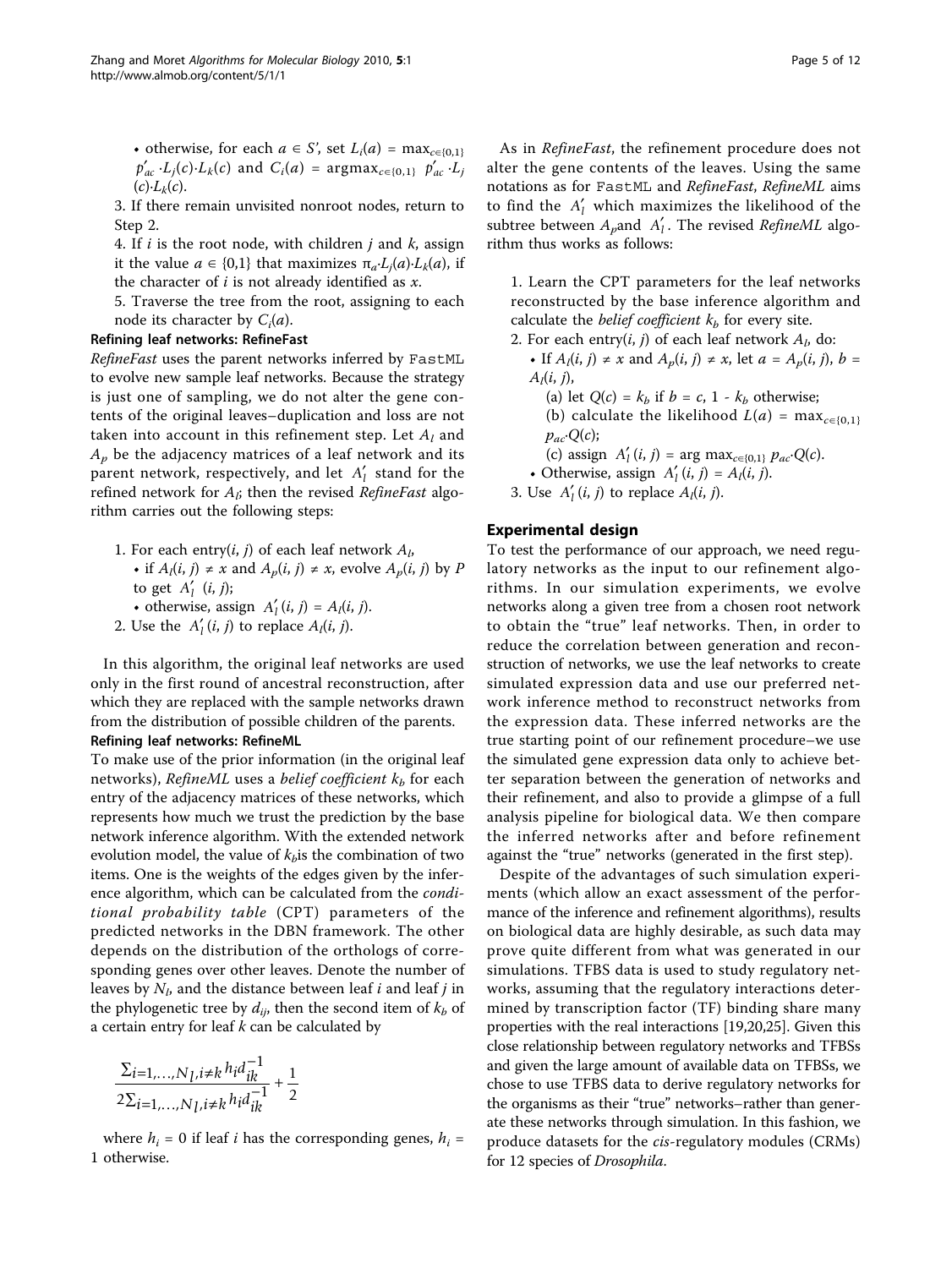With the extended evolutionary model, conducting experiments with real data involves several extra steps besides the refinement step, each of which is a potential source of errors. For example, assuming we have identified gene families of interest, we need to build gene trees or assign orthologies for these genes to be able to reconstruct a history of duplications and losses. Any error in gene tree reconstruction or orthology determination leads to magnified errors in the history of duplications and losses. Assessing the results under such circumstances (no knowledge of the true networks and many complex sources of error) is not possible, so we turned to simulation for this part of the testing. This decision does not prejudice our ability to apply our approach to real data and to infer high-quality networks: it only reflects our inability to compute precise accuracy scores on biological data.

# Experiments on biological data with the basic evolutionary model

We use regulatory networks derived from TFBS data as the "true" networks for the organisms rather than generating these networks through simulations. Such data is available for the *Drosophila* family (whose phylogeny is well studied) with 12 organisms: D. simulans, D. sechellia, D. melanogaster, D. yakuba, D. erecta, D. ananassae, D. pseudoobscura, D. persimilis, D. willistoni, D. mojavensis, D. virilis, and D. grimshawi. The TFBS data is drawn from the work of Kim et al. [[22\]](#page-10-0), where the TFBSs are annotated for all 12 organisms on 51 CRMs.

We conduct separate experiments on different CRMs. For each CRM, we choose orthologous TFBS sequences of 6 transcription factors (TFs): Dstat, Bicoid, Caudal, Hunchback, Kruppel, and Tailless, across the 12 organisms. Then for each organism, we can get a network with these 6 TFs and the target genes indicated by the TFBS sequences, where the arcs are determined by the annotation of TFBSs and the weights of arcs are calculated from the binding scores provided in [[22\]](#page-10-0). (In this paper we do not distinguish TFs and target genes and call them all "genes.") These networks are regarded as the "true" regulatory networks for the organisms.

Gene-expression data is then generated from these "true" regulatory networks; data is generated independently for each organism, using procedure DBNSim, based on the DBN model [[11\]](#page-10-0). Following [[14\]](#page-10-0), DBNSim uses binary gene-expression levels, where 1 and 0 indicate that the gene is, respectively, on and off. Denote the expression level of gene  $g_i$  by  $x_i$ ,  $x_i \in \{0,1\}$ ; if  $m_i$  nodes have arcs directed to  $g_i$  in the network, let the expression levels of these nodes be denoted by the vector  $y =$  $y_1 y_2 ... y_{m_i}$  and the weights of their arcs by the vector w  $= w_1 = w_2 ... w_{m_i}$ . From y and w, we can get the conditional probability  $Pr(x_i|y)$ . Once we have the full parameters of the leaf networks, we generate simulated time-series gene-expression data. At the initial time point, the value of  $x_i$  is generated by the initial distribution  $Pr(x_i)$ ;  $x_i$  at time t is generated based on y at time t - 1 and the conditional probability  $P_r(x_i|y)$ . We generate 100 time points of gene-expression data for each network in this manner. With this data we can apply our approach. DBI is applied to infer regulatory networks from the gene-expression data. The inferred networks are then refined by RefineFast and RefineML. The whole procedure is run 10 times to provide smoothing and we report average performance over these runs.

#### Experiments on simulated data with the extended model Data simulation

In these experiments, the "true" networks for the organisms and their gene-expression data are both generated, starting from three pieces of input information: the phylogenetic tree, the network at the root, and the evolutionary model. While simulated data allows us to get absolute evaluation of our refinement algorithms, specific precautions need to be taken against systematic bias during data simulation and result analysis. We use a wide variety of phylogenetic trees from the literature (of modest sizes: between 20 and 60 taxa) and several choices of root networks, the latter variations on part of the yeast network from the KEGG database [[26](#page-11-0)], as also used by Kim et al. [[3\]](#page-10-0); we also explore a wide range of evolutionary rates, especially different rates of gene duplication and loss. The root network is of modest size, between 14 and 17 genes, a relatively easy case for inference algorithms and thus also a more challenging case for a boosting algorithm.

We first generate the leaf networks that are used as the "true" regulatory networks for the chosen organisms. Since we need quantitative relationships in the networks in order to generate gene-expression data from each network, in the data generation process, we use adjacency matrices with signed weights. Weight values are assigned to the root network, yielding a weighted adjacency matrix  $A_p$ . To get the adjacency matrix for its child  $A_c$ , according to the extended network evolution model, we follow two steps: evolve the gene contents and evolve the regulatory connections. First, genes are duplicated or lost by  $p_d$  and  $p_l$ . If a duplication happens, a row and column for this new copy will be added to  $A_p$ , the values initialized either according to the neutral initialization model or the inheritance initialization model. (We conducted experiments under both models.) We denote the current adjacency matrix as  $A'_c$ . Secondly, edges in  $A'_c$  are mutated according to  $p_{01}$  and  $p_{10}$  to get  $A_c$ . We repeat this process as we traverse down the tree to obtain weighted adjacency matrices at the leaves, which is standard practice in the study of phylogenetic reconstruction [\[27,28](#page-11-0)].

To test our refinement algorithms on different kinds of data, besides DBNSim, we also use Yu's GeneSim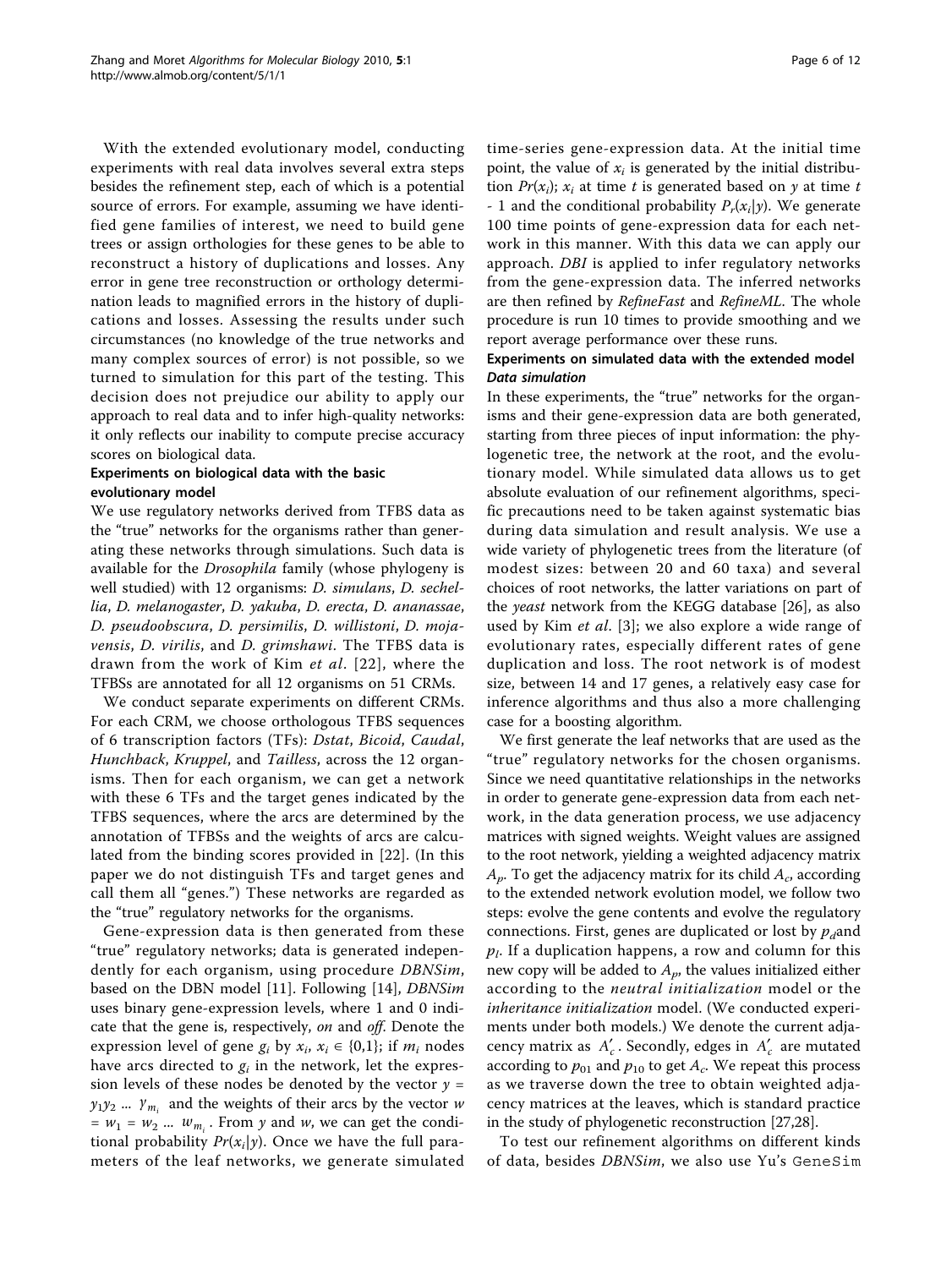[[29](#page-11-0)] to generate continuous gene-expression data from the weighted leaf networks. Denoting the gene-expression levels of the genes at time  $t$  by the vector  $x(t)$ , the values at time  $t + 1$  are calculated according to  $x(t + 1)$ =  $x(t) + (x(t) - z)C + \varepsilon$ , where C is the weighted adjacency matrix of the network, the vector  $z$  represents constitutive expression values for each gene, and ε models noise in the data. The values of  $x(0)$  and  $x_i(t)$  for those genes without parents are chosen uniformly at random from the range  $[0,100]$ , while the values of  $z$  are all set to 50. The term  $(x(t) - z)C$  represents the effect of the regulators on the genes; this term needs to be amplified for the use of DBI, because of the required discretization. We use a factor  $k_e$  with the regulation term (set to 7 in our experiments), yielding the new equation  $x(t + 1) = x(t) + k_e (x(t) - z)C + \varepsilon$ .

#### Groups of experiments

With two data generation methods, DBNSim and GeneSim, and two base inference algorithms, DBI and DEI, we can conduct experiments with different combinations of data generation methods and inference algorithms to verify that our boosting algorithms work under all circumstances. First, we use DBNSim to generate data for *DBI*. 13  $\times$  *n* time points are generated for a network with  $n$  genes, since larger networks generally need more samples to gain inference accuracy comparable to smaller ones. Second, we apply DEI to datasets generated by GeneSim to infer the networks. Since the DEI tool TRNinfer does not accept large datasets (with many time points), here we use smaller datasets than the previous group of experiments with at most 75 time points. For each setup, experiments with different rates of gene duplication and loss are conducted.

For each combination of rates of gene duplication and loss, data generation methods, and base network inference methods, we get the networks inferred by DBI or DEI for the family of organisms. We then run refinement algorithms on each set of networks with different gene duplication and loss histories: the duplication-only history, the loss-only history, the history reconstructed by FastML given the true orthology assignment, and that reconstructed by Notung [[17\]](#page-10-0) without orthology information as input. Besides, since simulation experiments allow us to record the true gene duplication and loss history during data generation, we can also test the accuracy of the refinement algorithms with the true history, without mixing their performance with that of gene tree reconstruction or reconciliation. Each experiment is run 10 times to obtain average performance.

# Measurements

We want to examine the predicted networks at different levels of sensitivity and specificity. For DBI, on each dataset, we apply different penalty coefficients to predict regulatory networks, from 0 to 0.5, with an interval of Page 7 of 12

0.05, which results in 11 discrete coefficients. For each penalty coefficient, we apply RefineFast and RefineML on the predicted networks. For DEI, we also choose 11 thresholds for each predicted weighted connection matrix to get networks on various sparseness levels. For each threshold, we apply RefineFast on the predicted networks. We measure specificity and sensitivity to evaluate the performance of the algorithms and plot the values, as measured on the results for various penalty coefficients (for DBI) and thresholds (for DEI) to yield ROC curves. In such plots, the larger the area under the curve, the better the results.

# Results and analysis

# Results on biological data with the basic evolutionary model

We conducted experiments on different CRMs of the 12 Drosophila species; here we show results on two of them. In both experiments, regulatory networks have 6 TFs and 12 target genes, forming networks with 18 nodes. Average performance for the base inference algorithm (DBI) and for the two refinement algorithms over 10 runs for these two experiments is shown in Fig. [1](#page-7-0) using ROC curves. In the two plots, the points on each curve are obtained with different structure complexity penalty coefficients. From Fig. [1](#page-7-0) we can see the improvement of our refinement algorithms over the base algorithm is significant: RefineML improves significantly both sensitivity and specificity, while RefineFast loses a little sensitivity while gaining more specificity for sparse networks. (In both CRMs, the standard deviation on sensitivity is around 0.05 and that on specificity around 0.005.) The dominance of RefineML over Refine-Fast shows the advantage of reusing the leaf networks inferred by base algorithms, especially when the error rate in these leaf networks is low. Results on other CRMs show similar improvement of our refinement algorithms. Besides the obvious improvement, we can also observe the fluctuation of the curves: theoretically sensitivity can be traded for specificity and vice versa, so that the ROC curves should be in "smooth" shapes, which is not the case for Fig. [1.](#page-7-0) Various factors can account for this: the shortage of gene-expression data to infer the network, the noise inherent in biological data, the special structure of the networks to be inferred, or the relatively small amount of data involved, leading to higher variability. (We have excluded the first possibility by generating larger gene-expression datasets for inference algorithms, where similar fluctuations still occur.)

We analyze the difference level between the "true" networks of the 12 organisms, to obtain a view of the evolutionary rate of regulatory networks in our datasets. For each CRM, we take the union of the edges in all 12 networks, classify these edges by the number of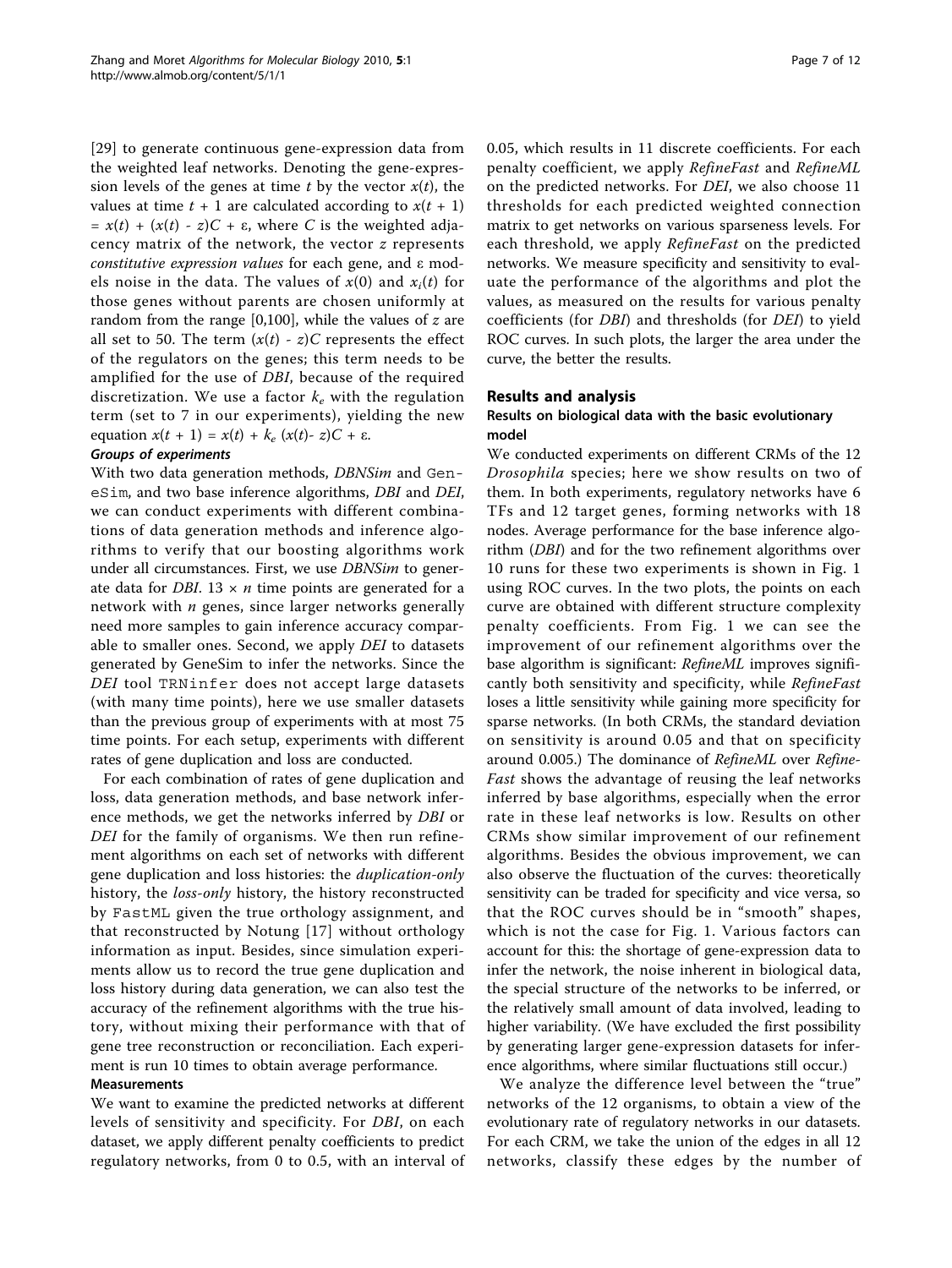<span id="page-7-0"></span>

networks in which they are present, and calculate the proportion of each category. The overall proportions on all CRMs are shown in Table 1; a large fraction of edges are shared by less than half of the organisms, meaning that the networks are quite diverse. Therefore, the improvement brought by the refinement algorithms is due to the use of phylogenetic information rather than the averaging effect of trees.

#### Results with extended evolutionary model

We used different evolutionary rates to generate the networks for the simulation experiments. In [[11\]](#page-10-0) we tested mainly edge gain or loss rates; here we focus on testing different gene duplication and loss rates. We also conducted experiments on various combinations of gene-expression data generation methods and network inference methods. The inferred networks were then refined by refinement algorithms with different models of gene duplications and losses. We do not directly compare the extended model with the basic, as the two do not lend themselves to a fair comparison – for instance, the basic model requires equal gene contents across all leaves, something that can only be achieved by restricting the data to a common intersection, thereby catastrophically reducing sensitivity.

Since the results of using neutral initialization and inheritance initialization in data generation are very similar, we only show results with the neutral initialization model. We first refine networks with the true gene

duplication and loss history to test the pure performance of the refinement algorithms, then we present and discuss the results of refinement algorithms with several other gene evolution histories, which are more suitable for the application on real biological data. All results we show below are averages over 10 runs.

#### Refine with true history of gene duplications and losses

In Fig. [2](#page-8-0), we show the results of the experiments with DBNSim used to generate gene-expression data, and DBI as base inference algorithm. All results with DBI inference that we show are on one representative phylogenetic tree with 35 nodes on 7 levels, and the root network has 15 genes. The left plot has a relatively high rate of gene duplication and loss (resulting in 20 duplications and 23 losses along the tree), while the right one has a slightly lower rate (with 19 duplications and 15 losses), again averaged over 10 runs.

Given the size of the tree and the root network, these are high rates of gene duplication and loss, yet, as we can see from Fig. [2,](#page-8-0) the improvement gained by our refinement algorithms remains clear in both plots, while RefineML further dominates RefineFast in both sensitivity and specificity, thanks to the appropriate reuse of the inferred leaf networks. In the experiments with DEI network inference, GeneSim is used to generate continuous gene-expression data. In these experiments, the root network has 14 genes, and the phylogenetic tree has 37 nodes on 7 levels. The average performance of DEI and

Table 1 The proportion of edges shared by different numbers of species

| _______<br>--------- |      |      |      |      |      |                   |      |      |      |      |      |      |
|----------------------|------|------|------|------|------|-------------------|------|------|------|------|------|------|
| Number of species    |      |      |      |      |      |                   |      |      |      |      |      |      |
| Proportion of edges  | 0.19 | 0.18 | 0.03 | 0.07 | 0.03 | 0.09 <sub>1</sub> | 0.03 | 0.09 | 0.02 | 0.07 | 0.07 |      |
| Cumulative fraction  | J.19 |      | 0.40 | J.47 | J.50 | 0.59              | 0.62 | 0.71 |      | 0.80 | 0.87 | 1.00 |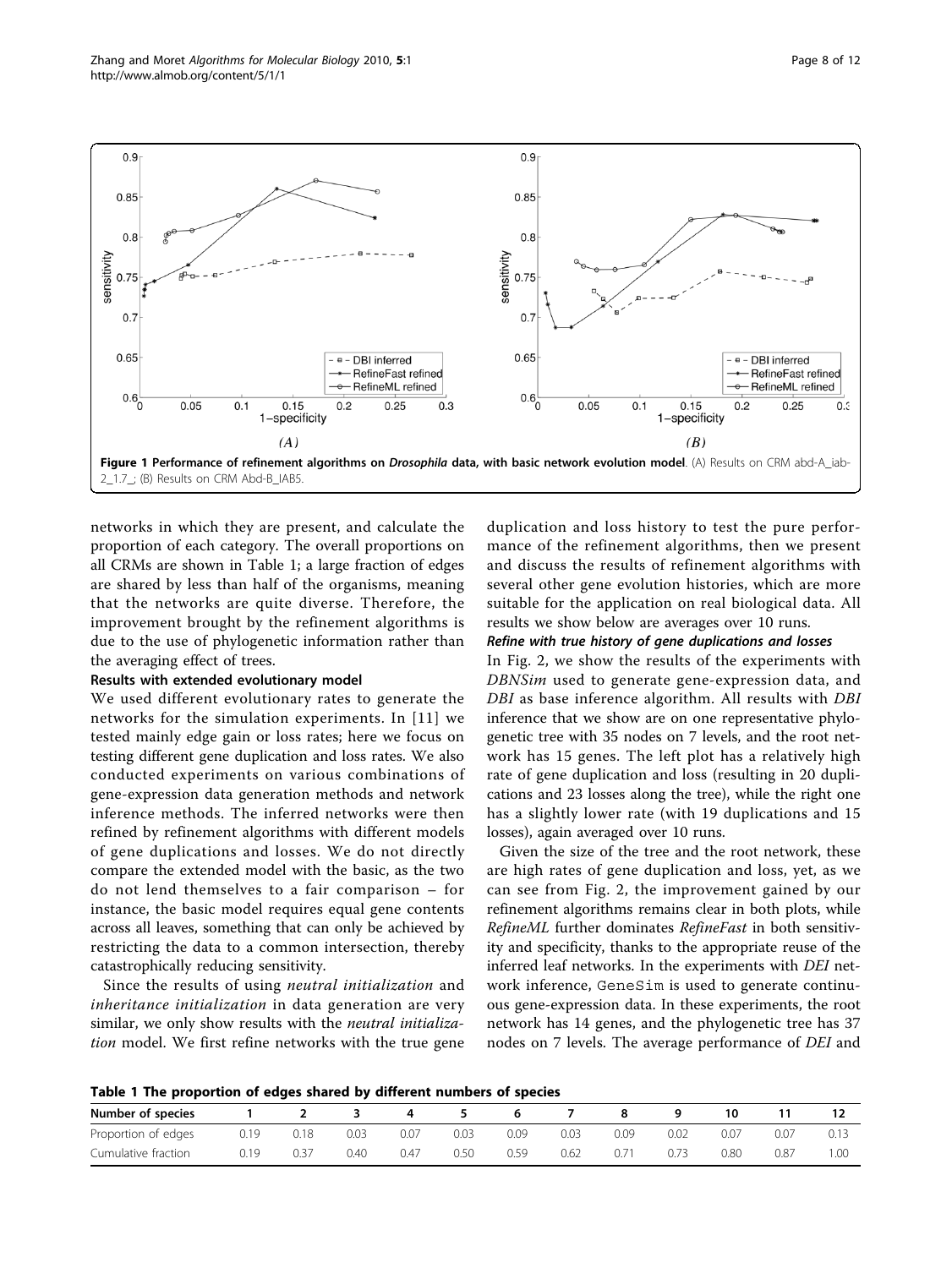<span id="page-8-0"></span>Zhang and Moret Algorithms for Molecular Biology 2010, <sup>5</sup>:1 http://www.almob.org/content/5/1/1



RefineFast over 10 runs is shown in Fig. [3](#page-9-0). We also show results for two different evolutionary rates: Fig. [3](#page-9-0) [\(A\)](#page-9-0) has higher gene duplication and loss rates, resulting in 15 duplications and 7 losses, while datasets in Fig. [3](#page-9-0) [\(B\)](#page-9-0) have an average of 8 duplications and 3 losses. The DEI tool aims to infer networks with small gene-expression datasets. RefineFast significantly improves the performance of the base algorithm, especially the sensitivity. (Sensitivity for DEI is poor in these experiments, because of the inherent lower sensitivity of TRNinfer, as seen in [[11](#page-10-0)] and also because of the reduced size of the gene-expression datasets.) Since the difference between the gene duplication and loss rates in Fig. [3\(A\)](#page-9-0) and Fig. [3\(B\)](#page-9-0) is large, we can observe more improvement in Fig. [3\(B\)](#page-9-0), which has lower rates. This is because high duplication and loss rates give rise to a large overall gene population, yet many of them exist only in a few leaves, so that there is not much phylogenetic information to be used to correct the prediction of the connections for these genes.

#### Refine with duplication-only and loss-only histories

We have seen from Figs. 2 and [3](#page-9-0) that our two refinement algorithms improve the networks inferred by both DBI and DEI. Since the accuracy of DBI is much better than that of DEI, which causes more difficulty for refinement algorithms, and since RefineML does clearly better than RefineFast, hereafter we only show results with DBI inference and RefineFast refinement, which are on the same datasets as used in Fig. 2.

Fig. [4](#page-9-0) shows the comparison of the performance of DBI and RefineFast with respectively the true gene duplication and loss history, the duplication-only history and the loss-only history assuming correct orthology assignment. The duplication-only and loss-only

assumptions are at the opposite (and equally unrealistic) extremes of possible models of gene family evolution – their only positive attribute is that they facilitate the reconstruction of that evolution. Yet we see that Refine-Fast still improves the base network inference algorithm with both models. The performance of the *duplicationonly* history differs between Fig.  $4(A)$  and Fig.  $4(B)$ : in Fig.  $4(A)$ , it does worse than the true history and the *loss-only* history, while in Fig.  $4(B)$ , its performance is comparable with the other two. This is because there are more gene losses than gene duplications in the left plot, but more gene duplications than gene losses in the right plot, which the duplication-only history matches better. The performance of the *loss-only* history appears to be steady and not much affected by different evolutionary rates.

#### Refine with inferred histories of gene duplications and losses

In Fig. [5](#page-10-0), we show the performance of refinement algorithm with various inferred gene duplication and loss histories, compared to that with the true history. FastML is applied to infer history with correct orthology information as described earlier. To test the value of having good orthology information, we also assign orthologies at random and then use FastML to infer ancestral gene contents. In each run, the refinement procedure with this history is repeated 20 times to get average results over 20 random orthology assignments. Finally, we use Notung to reconstruct a gene duplication and loss history without orthology input; Notung not only infers the gene contents for ancestral networks, but also alters the gene contents of the leaves.

In both Fig.  $5(A)$  and Fig.  $5(B)$  the FastML reconstructed history with correct orthology does as well as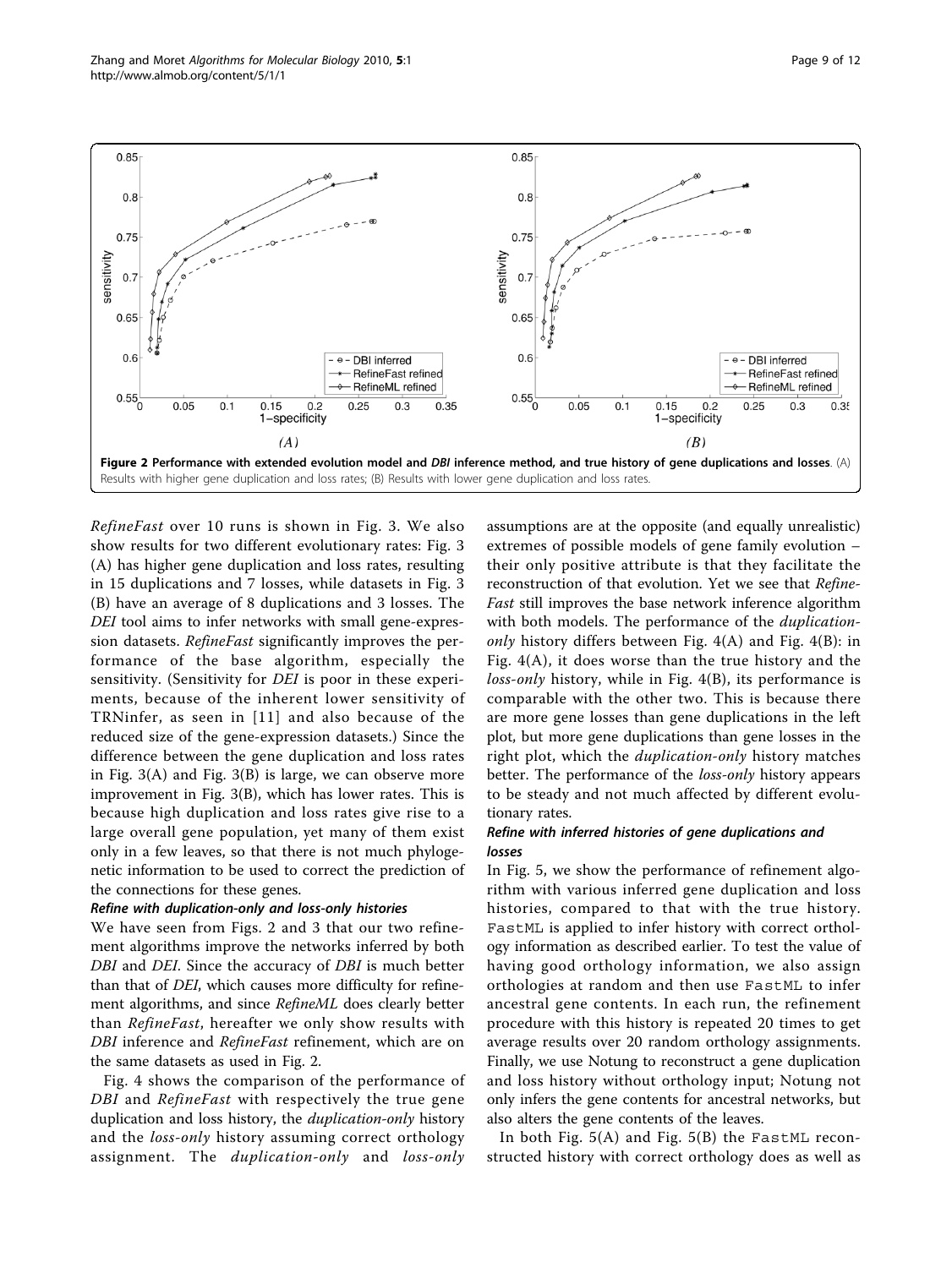the true history. In fact, the history is very accurately reconstructed, which explains why the two curves agree so much. However, with the history reconstructed by FastML under random orthology assignments, the refinement algorithm only improves slightly over the base algorithm. With Notung inference RefineFast still dominates DBI in Fig. [5\(B\),](#page-10-0) but not in Fig. [5\(A\)](#page-10-0) which has higher evolutionary rates.

# On using histories of gene duplications and losses, and orthology assignments

Our experiments with various evolutionary histories lead to several conclusions:

#### 1. Good orthology assignments are important.

2. When we have good orthology assignments, the refinement algorithms need not rely on the true history of gene duplications and losses. We can use the loss-only history or the history reconstructed by FastML, both of which are easy to build and lead to performance similar to that of the true history.

#### Conclusions and future work

We presented a model, associated algorithms, and experimental results to test the hypothesis that a more refined model of transcriptional regulatory network evolution would support additional refinements in accuracy. Specifically, we presented a new version of our evolutionary approach to refine the accuracy of transcriptional regulatory networks for phylogenetically related organisms, based on an extended network evolution model, which takes into account gene duplication and loss. As these events are thought to play a crucial role in evolving new functions and interactions [[8,9](#page-10-0)], integrating them into the model both extends the range of applicability of our refinement algorithms and enhances their accuracy. Furthermore, to give a comprehensive analysis of the factors which affect the performance of the refinement algorithms, we conducted experiments with different histories of gene duplications and losses, and different orthology assignments. Results of experiments under various settings show the effectiveness of



<span id="page-9-0"></span>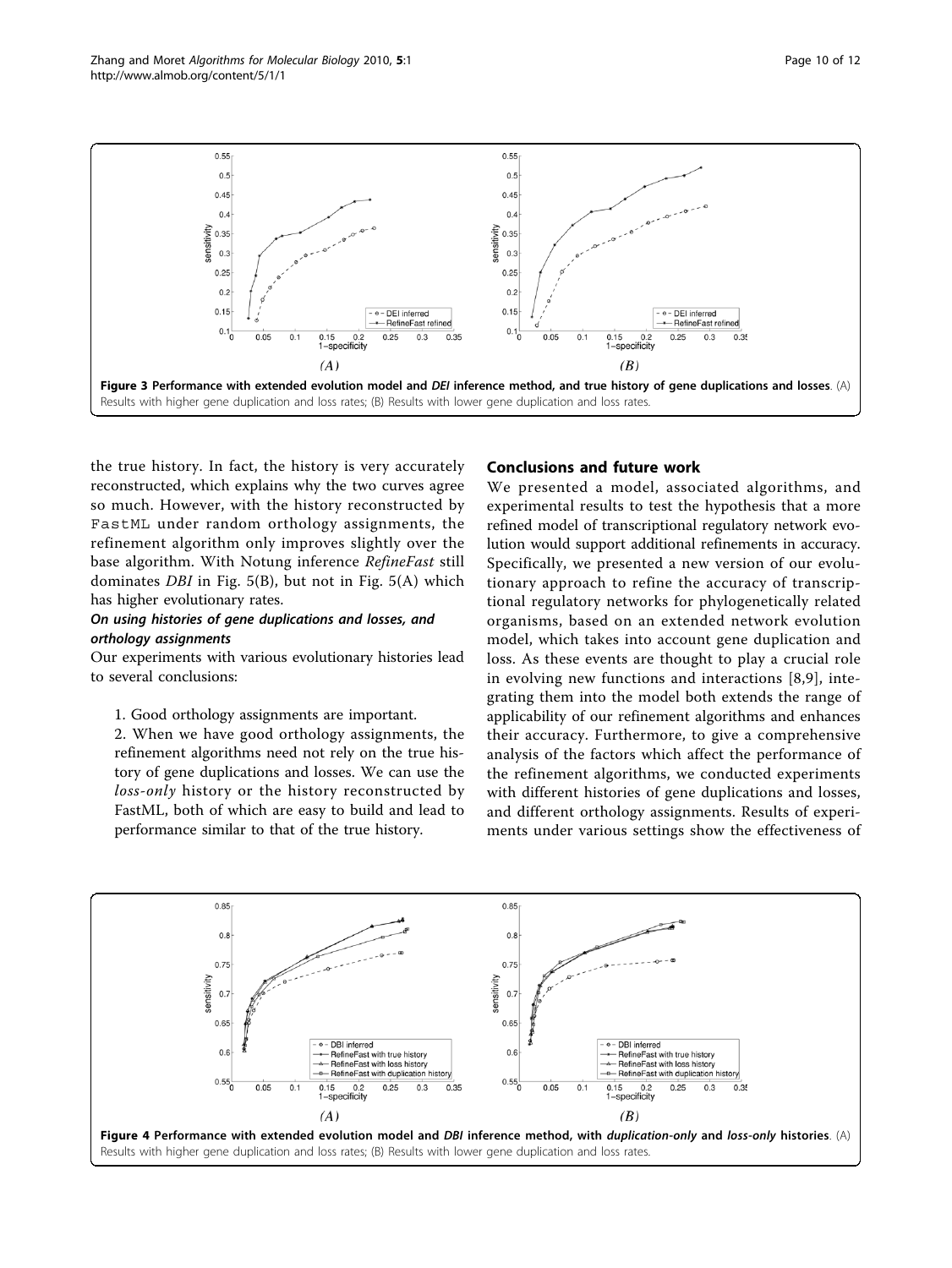<span id="page-10-0"></span>Zhang and Moret Algorithms for Molecular Biology 2010, <sup>5</sup>:1 http://www.almob.org/content/5/1/1



our refinement algorithms with the new model throughout a broad range of gene duplications and losses.

We also collected regulatory networks from the TFBS data of 12 Drosophila species and applied our approach (using the basic model), with very encouraging results. These results confirm that phylogenetic relationships carry over to the regulatory networks of a family of organisms and can be used to improve the network inference and to help with further analysis of regulatory systems and their dynamics and evolution.

Our positive results with the extended network evolution model show that refined models can be used in inference to good effect. Our current model can itself be refined by using the widely studied evolution of TFBS [20,22].

#### Acknowledgements

A preliminary version of this paper appeared in the proceedings of the  $9<sup>th</sup>$ Workshop on Algorithms in Bioinformatics WABI'09 [\[30](#page-11-0)].

#### Authors' contributions

XZ designed, implemented, and ran all simulation and refinement methods; XZ and BMEM collaborated closely in the elaboration of the project, the analysis of the data, and the writing of the manuscript.

#### Competing interests

The authors declare that they have no competing interests.

#### Received: 10 August 2009

Accepted: 4 January 2010 Published: 4 January 2010

#### References

- 1. Akutsu T, Miyano S, Kuhara S: Identification of genetic networks from a small number of gene expression patterns under the Boolean network model. Proc. 4th Pacific Symp. on Biocomputing (PSB'99), World Scientific 1999, 4:17-28.
- Friedman N, Linial M, Nachman I, Pe'er D: Using Bayesian Networks to Analyze Expression Data. J Comput Bio 2000, 7(3-4):601-620.
- 3. Kim SY, Imoto S, Miyano S: [Inferring gene networks from time series](http://www.ncbi.nlm.nih.gov/pubmed/14582517?dopt=Abstract) [microarray data using dynamic Bayesian networks.](http://www.ncbi.nlm.nih.gov/pubmed/14582517?dopt=Abstract) Briefings in Bioinformatics 2003, 4(3):228-235.
- Chen T, He HL, Church GM: Modeling gene expression with differential equations. Proc. 4th Pacific Symp. on Biocomputing (PSB'99), World Scientific 1999, 29-40.
- 5. Wang R, Wang Y, Zhang X, Chen L: [Inferring Transcriptional Regulatory](http://www.ncbi.nlm.nih.gov/pubmed/17890736?dopt=Abstract) [Networks from High-throughput Data.](http://www.ncbi.nlm.nih.gov/pubmed/17890736?dopt=Abstract) Bioinformatics 2007, 23(22):3056- 3064.
- 6. Babu MM, Luscombe NM, Aravind L, Gerstein M, Teichmann SA: Structure and evolution of transcriptional regulatory networks. Curr Opinion in Struct Bio 2004, 14(3):283-291.
- 7. Babu MM, Teichmann SA, Aravind L: Evolutionary Dynamics of Prokaryotic Transcriptional Regulatory Networks. J Mol Bio 2006, 358(2):614-633.
- 8. Teichmann SA, Babu MM: [Gene regulatory network growth by](http://www.ncbi.nlm.nih.gov/pubmed/15107850?dopt=Abstract) [duplication.](http://www.ncbi.nlm.nih.gov/pubmed/15107850?dopt=Abstract) Nature Genetics 2004, 36(5):492-496.
- 9. Roth C, Rastogi S, Arvestad L, Dittmar K, Light S, Ekman D, Liberles DA: Evolution after gene duplication: models, mechanisms, sequences, systems, and organisms. Journal of Experimental Zoology Part B: Molecular and Developmental Evolution 2007, 308B:58-73.
- 10. Bourque G, Sankoff D: [Improving gene network inference by comparing](http://www.ncbi.nlm.nih.gov/pubmed/15617165?dopt=Abstract) [expression time-series across species, developmental stages or tissues.](http://www.ncbi.nlm.nih.gov/pubmed/15617165?dopt=Abstract) J Bioinform Comput Biol 2004, 2(4):765-783.
- 11. Zhang X, Moret BME: Boosting the Performance of Inference Algorithms for Transcriptional Regulatory Networks Using a Phylogenetic Approach. Proc. 8th Int'l Workshop Algs. in Bioinformatics (WABI'08) Lecture Notes in Computer Science, Springer 2008, 5251:245-258.
- 12. Pupko T, Pe'er J, Shamir R, Graur D: Fast Algorithm for Joint Reconstruction of Ancestral Amino Acid Sequences. Mol Bio Evol 2000, 17(6):890-896.
- 13. Friedman N, Murphy KP, Russell S: Learning the structure of dynamic probabilistic networks. Proc. 14th Conf. on Uncertainty in Art. Intell. UAI'98 1998, 139-147.
- 14. Liang S, Fuhrman S, Somogyi R: REVEAL, a general reverse engineering algorithm for inference of genetic network architectures. Proc. 3rd Pacific Symp. on Biocomputing (PSB'98), World Scientific 1998, 3:18-29.
- 15. Murphy KP: The Bayes Net Toolbox for MATLAB. Computing Sci and Statistics 2001, 33:331-351.
- 16. Arvestad L, Berglund AC, Lagergren J, Sennblad B: Gene tree reconstruction and orthology analysis based on an integrated model for duplications and sequence evolution. Proc. 8th Ann. Int'l Conf. Comput. Mol. Bio. (RECOMB'04) New York, NY, USA: ACM 2004, 326-335.
- 17. Durand D, Halldórsson BV, Vernot B: A Hybrid Micro-Macroevolutionary Approach to Gene Tree Reconstruction. J Comput Bio 2006, 13(2):320-335.
- 18. Page RDM, Charleston MA: [From Gene to Organismal Phylogeny:](http://www.ncbi.nlm.nih.gov/pubmed/9126565?dopt=Abstract) [Reconciled Trees and the Gene Tree/Species Tree Problem.](http://www.ncbi.nlm.nih.gov/pubmed/9126565?dopt=Abstract) Molecular Phylogenetics and Evolution 1997, 7(2):231-240.
- 19. Crombach A, Hogeweg P: [Evolution of Evolvability in Gene Regulatory](http://www.ncbi.nlm.nih.gov/pubmed/18617989?dopt=Abstract) [Networks.](http://www.ncbi.nlm.nih.gov/pubmed/18617989?dopt=Abstract) PLoS Comput Biol 2008, 4(7):e1000112.
- 20. Stark A, Kheradpour P, Roy S, Kellis M: [Reliable prediction of regulator](http://www.ncbi.nlm.nih.gov/pubmed/17989251?dopt=Abstract) [targets using 12](http://www.ncbi.nlm.nih.gov/pubmed/17989251?dopt=Abstract) Drosophila genomes. Genome Res 2007, <sup>17</sup>:1919-1931.
- 21. Tanay A, Regev A, Shamir R: Conservation and evolvability in regulatory networks: The evolution of ribosomal regulation in yeast. Proc Nat'l Acad Sci USA 2005, 102(20):7203-7208.
- 22. Kim J, He X, Sinha S: [Evolution of Regulatory Sequences in 12](http://www.ncbi.nlm.nih.gov/pubmed/19132088?dopt=Abstract) Drosophila [Species.](http://www.ncbi.nlm.nih.gov/pubmed/19132088?dopt=Abstract) PLoS Genet 2009, 5:e1000330.